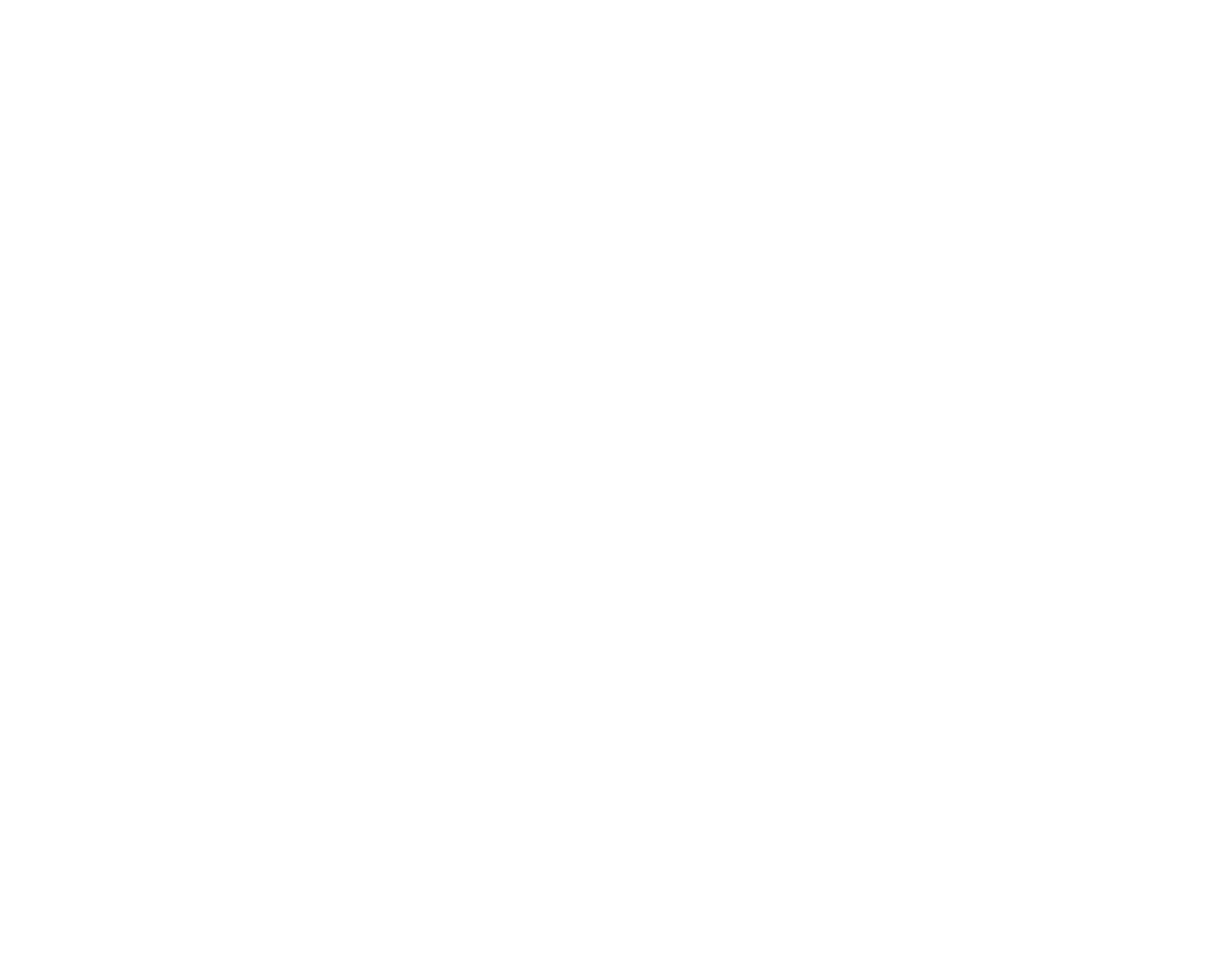*The 2River View,* 20.1 (Fall 2015)

# **About the Images**

Franz Marc, a German print maker and artist, was considered to be one of the key figures of the Expressionist movement in Germany. Throughout 1913 and 1914, Marc painted a number of postcards for his close friends. Many of these postcards were often first versions of later paintings.

# **About 2River**

Since 1996, 2River has been a site of poetry and art, quarterly publishing *The 2River View* and occasionally publishing individual authors in the 2River Chapbook Series. 2River is also the home of Muddy Bank, the 2River blog.

Richard Long 2RiverISSN 1536-2086www.2River.org www.muddybank.org www.facebook.com/2RiverPoetry twitter.com/2weetRiver (@2weetRiver)

# The 2River View

20.1 (Fall 2015)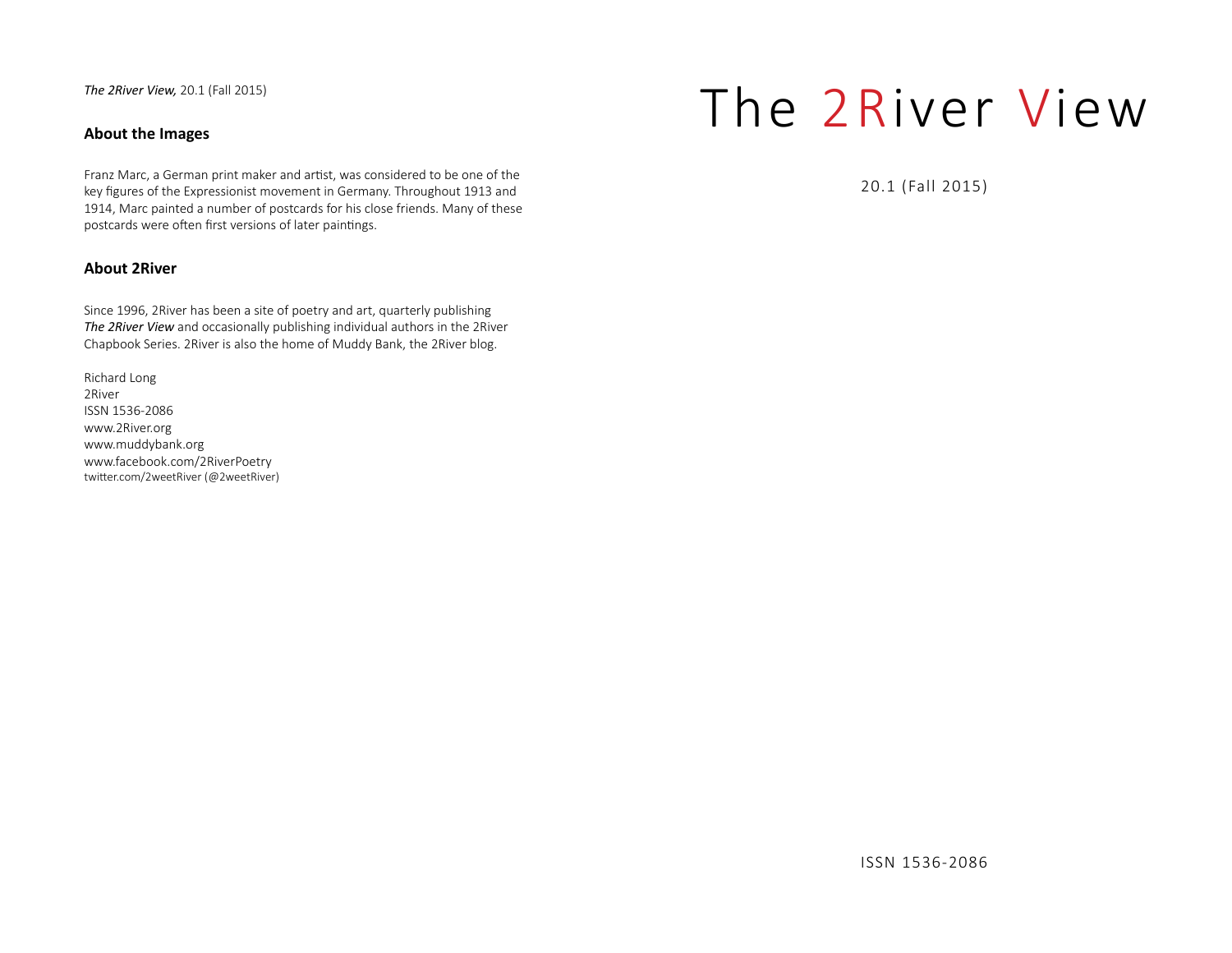## **Contents**

*Robert Nazarene*Cruise Control

*Alison D. Moncrief Bromage* Five Daughter Poems

*Mario Duarte*An Intervention Escaping from a Straightjackt …

*ChrisƟ en Gholson*Dolphins during a storm Plumbing a pipe

*Mark Jackley* Twenty Years after She Dies ... Where Did Our Love Go?

*John Leo*Bloomington Laura



John Leo has published poetry, essays, and fiction with Bareknuckle Poet and Untitled Publications. In 2014, he was featured as one of Untitled Publications' "Ten Emerging Artists You Need to Know." He currently lives in Indianapolis, where he is hard at work on his drinking problem.

 Rita Maria MarƟ nez has poems in journals such as *MiPOesias, The Notre Dame Review,* and *Ploughshares.* In her forthcoming first book of poems, *The Jane* and Bertha in Me (Kelsay Books, 2016), Martinez revamps Charlotte Brontë's Gothic heroine with tattoos, fishnets, and modern feminism.

Erin Pringle-Toungate, originally from Illinois, now lives in the Northwest. Her first book of stories is *The Floating Order* (Two Ravens Press 2009). Her poems here in *2RV* are from a memoir-in-progress. www.erinpringle.com.

Meaghan Quinn lives in Northampton, Massachusetts, where she teaches creative writing. She is working on her first manuscript and currently serves as the Associate Poetry Editor of *The Tishman Review.* Her poems have been published in *Adrienne, The Free State Review,* and *Triggerfish Critical Review.* 

 Betsy Fogelman Tighe has published widely in small literary magazines such as *TriQuarterly* and *Verseweavers*. Tighe works as a teacher—librarian in Portland, Oregon, where she lives happily with her two young adult children.

Richard Weaver lives in Baltimore, Maryland. His publications include New *England Review, North American Review,* and *Poetry.* His most recent publication is *The Stars Undone* (Duende Press). Four poems from that collection became the libretto for a symphony, *Of Sea and Stars,* composed by Eric Ewazen of Juilliard.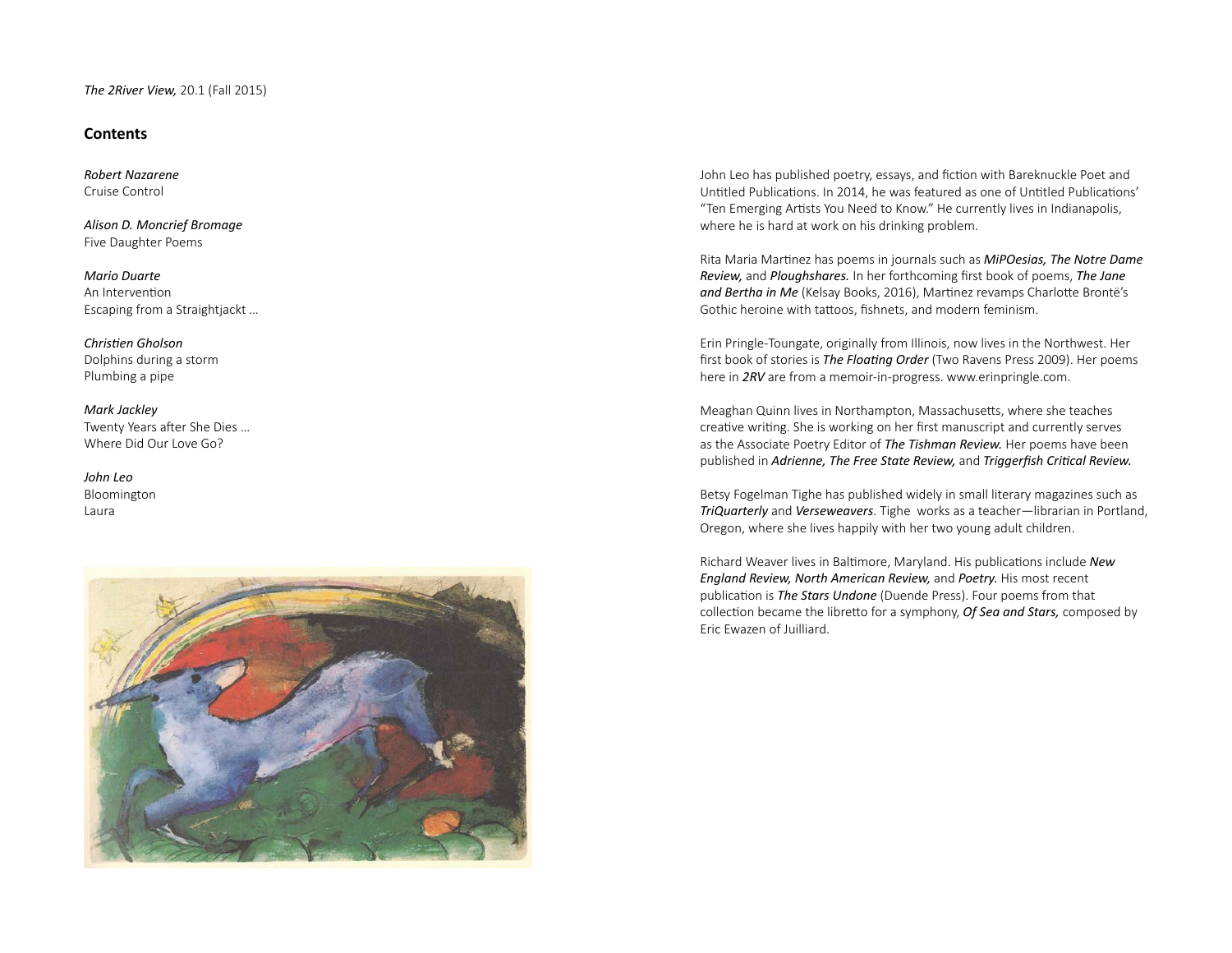# **Authors**

 Robert Nazarene founded *MARGIE/The American Journal of Poetry* and IntuiT House Poetry Series, for which he received a publishers' National Book Critics Circle award in poetry. His first volume *Church* (2006) is succeeded by *Bird in the Street* forthcoming in 2016.

 Alison D. Moncrief Bromage has poems in Barrow Street, Denver Quarterly, Paris Review, and elsewhere. She is a writing tutor at Yale University and lives in Stony Creek, Connecticut, with her husband and children.

 Mario Duarte lives in Iowa City, Iowa, and is an alumnus of the Iowa Writers' Workshop. He has poems in the *Acentos Review, Palabra, Passages North, Slab, Steel Toe Review,* and *Yellow Medicine Review,* among others; and a short story in *Oddville Press,* with another forthcoming in *Huizache.*

Christien Gholson is the author of the novel, A Fish Trapped Inside the Wind (Parthian 2011) and *On the Side of the Crow* (Hanging Loose Press 2006; Parthian 2011). He can be found (infrequently) at his blog: noise & silence.

Mark Jackley has poems in *Fifth Wednesday, Sugar House Review, Tampa Review, Talking River,* and other journals. His new chapbook *Appalachian Night* is available free by contacting chineseplums@gmail.com. He lives in Sterling, Virginia.

*Rita Maria MarƟ nez*Jane Eyre's Denial When Asked, *Why …*

*Erin Pringle-Toungate* Five Sister Poems

*Meaghan Quinn* When Youth Was Still Infinite Withdrawal

*Betsy Fogelman Tighe* Afternoon Light How Decisions Are Made

*Richard Weaver*Apocalyptic Prayer Journey, a deluge

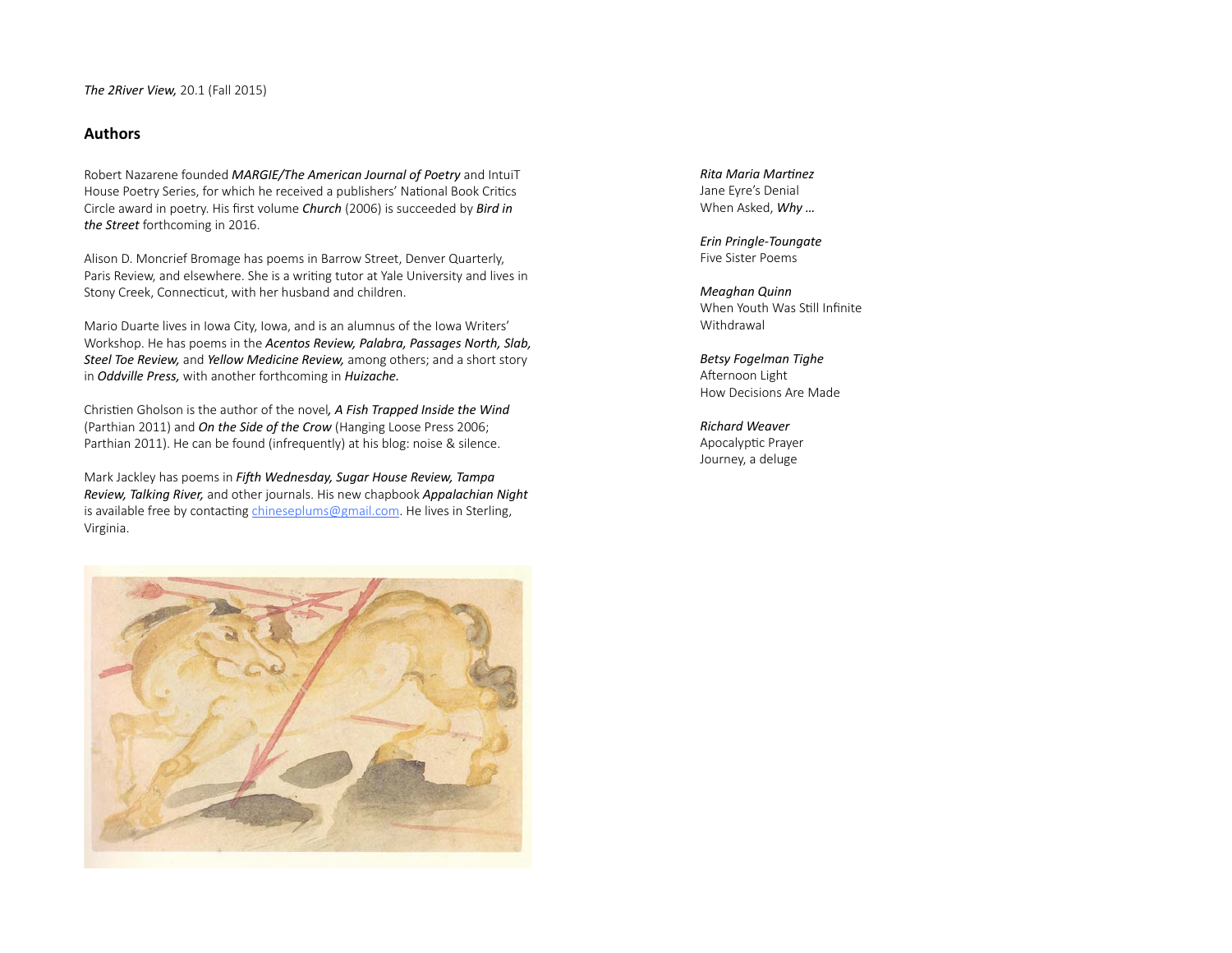# **Journey, a deluge**

My horse disappears and I do as well in the confusion that is this battle for life. The new old world. The hills are hollowed. The valleys veiled. The trees, the few left, have surrendered. What lives does so deep underground beyond light. Outside these gypsy thoughts darkness smiles.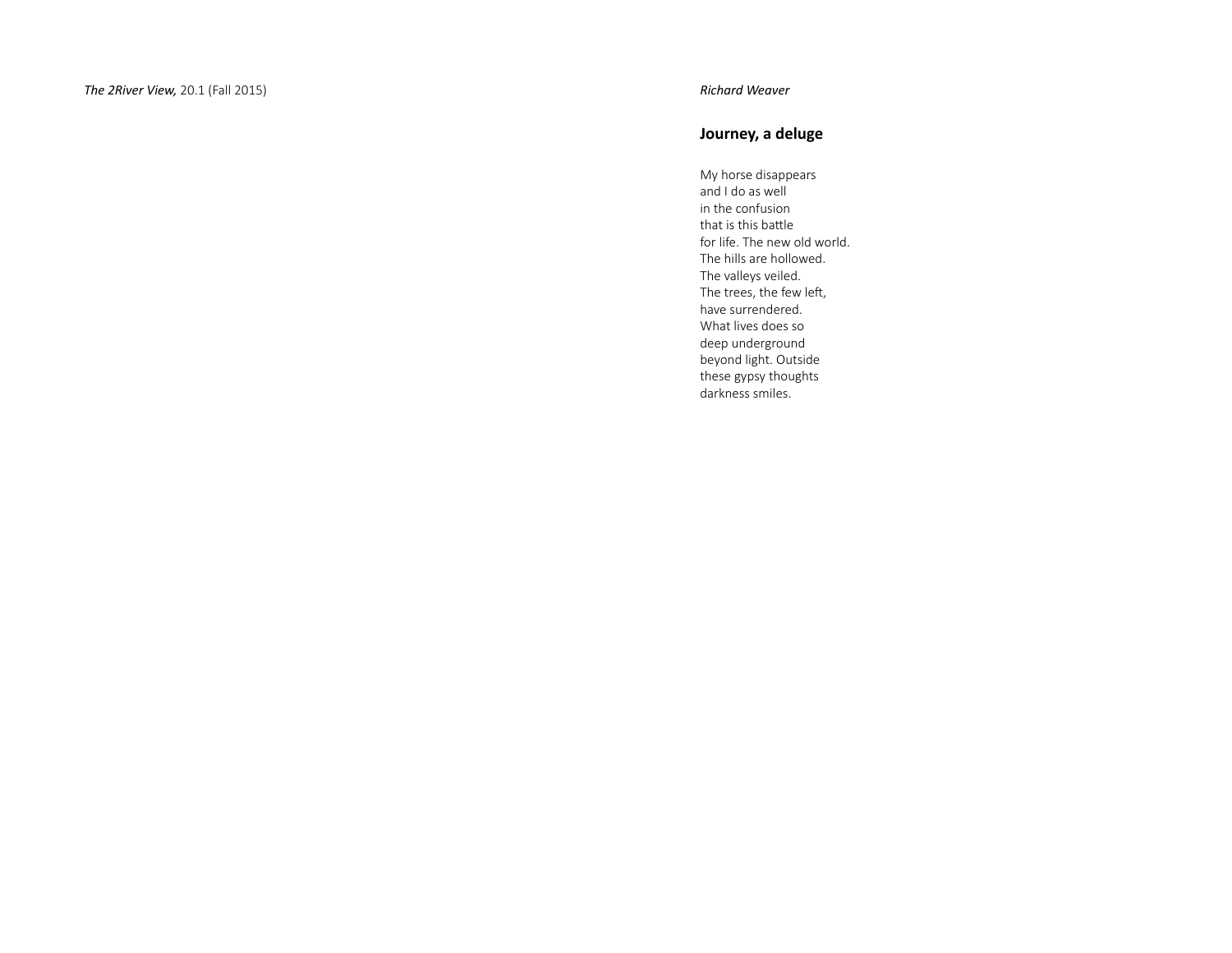#### *Richard Weaver*

#### **Apocalyp Ɵ c prayer**

War annexes the landscape rearranging like rented furniture the awakened ground that welcomes your fallen shadow to its own.

A familiar tree bends over you, its black roots slipping in the upturned, unsettled earth. Each frond leans in prayer in muscled consolation confessing nothing of the world to come and less of the world that was. And too much of the world as it is.

No light in the forest reveals or hints but everything says Be quiet. Be still. Hold the smoke-gray of your breath. And the let that miraclewrap itself around your mystery. Let miracle wrap dawn in the fiery ice of forgiveness and ashes. Forgiveness issued too little and too late. Your brave skeleton anchors my heart.

#### *Robert Nazarene*

# **Cruise Control**

My girlfriend is 15. I'm 58. What's a little space between friends? You ask: What?

She drinks. 'Til she's blue-green. She wants to be a face painter. Blue-green's a good start.

We met at "The Prey-Ring Home Companion" Christian Compound. I watched

her skinny long legs pump that bicycle and grind that seat good. She loves to laugh,

pound 'em down and get sticky. Lately, everytime we go to town we've noticed a gray

Plymouth Valiant following everywhere we go. The driver wears a dark suit and sunglasses.

Looks kind of secret-like. I've got a couple secrets up my sleeve and a great

big one jammed in my pants. He's got a funny looking license plate, too.

Speaking of which, it's only one more year 'til she gets her driver's license. She can't wait.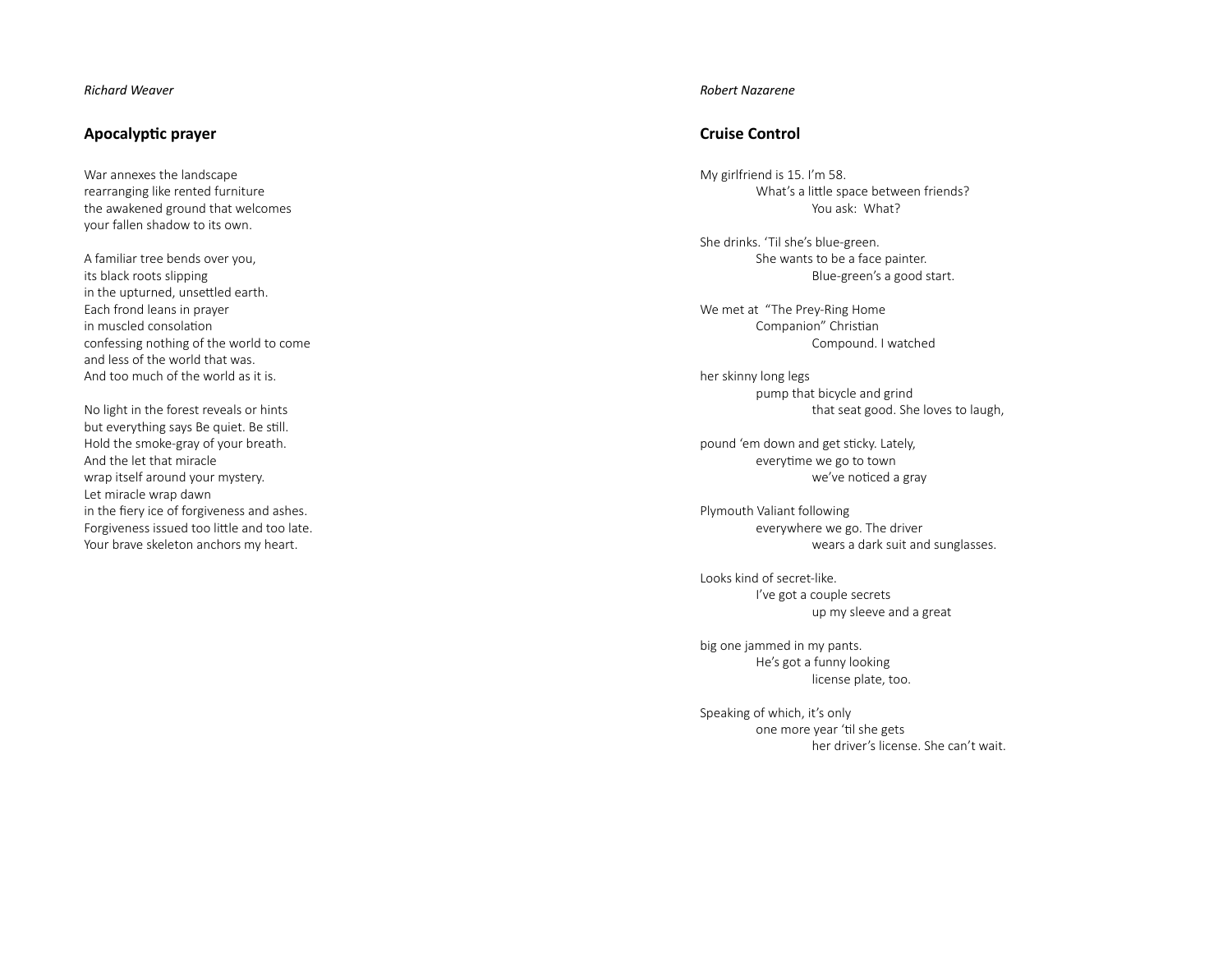*Alison D. Moncrief Bromage*

# **Daughter, at the edge of the yard**

the milkweed pods in their silent and gauzy way, will open. Their fan of seeds so like feathers, you will bring them to your lips to know them. I am not sure you are not another woman's daughter by the floss of your white hair coming in, except that I have a tenderness for the milkweed's cupped shell whose dried fibrous roots can be woven into a sturdy and primitive rope

# **Daughter, where we come from**

it skips a generation Like a flat stone across water. I have seen the way you look to the corners of the ceiling and laugh. Daughter, the antecedent is that the stone rises off water.

# **Daughter, of the family line**

I can offer you this: a stock of bargemen, half smiles, a high threshold for pain. Do not doubt that you will be stubborn. You will bump your head first against my tail bone and I will reach out for you.

That you may be my twin will make some of our line nervous. We will move, teathered, as all mass moves in correlation and container. Take hold of my knee. Pull yourself up.

#### *Betsy Fogelman Tighe*

# **How Decisions Are Made**

Walking through a copse, we often will not see the birds until we've flushed them from their perches,

the way decisions are sometimes made, arriving, a disturbance.

The birds do not scatter far, but settle quickly on nearby branches and peer down at us,

as one choice trembles on anotherand the nest gets laid.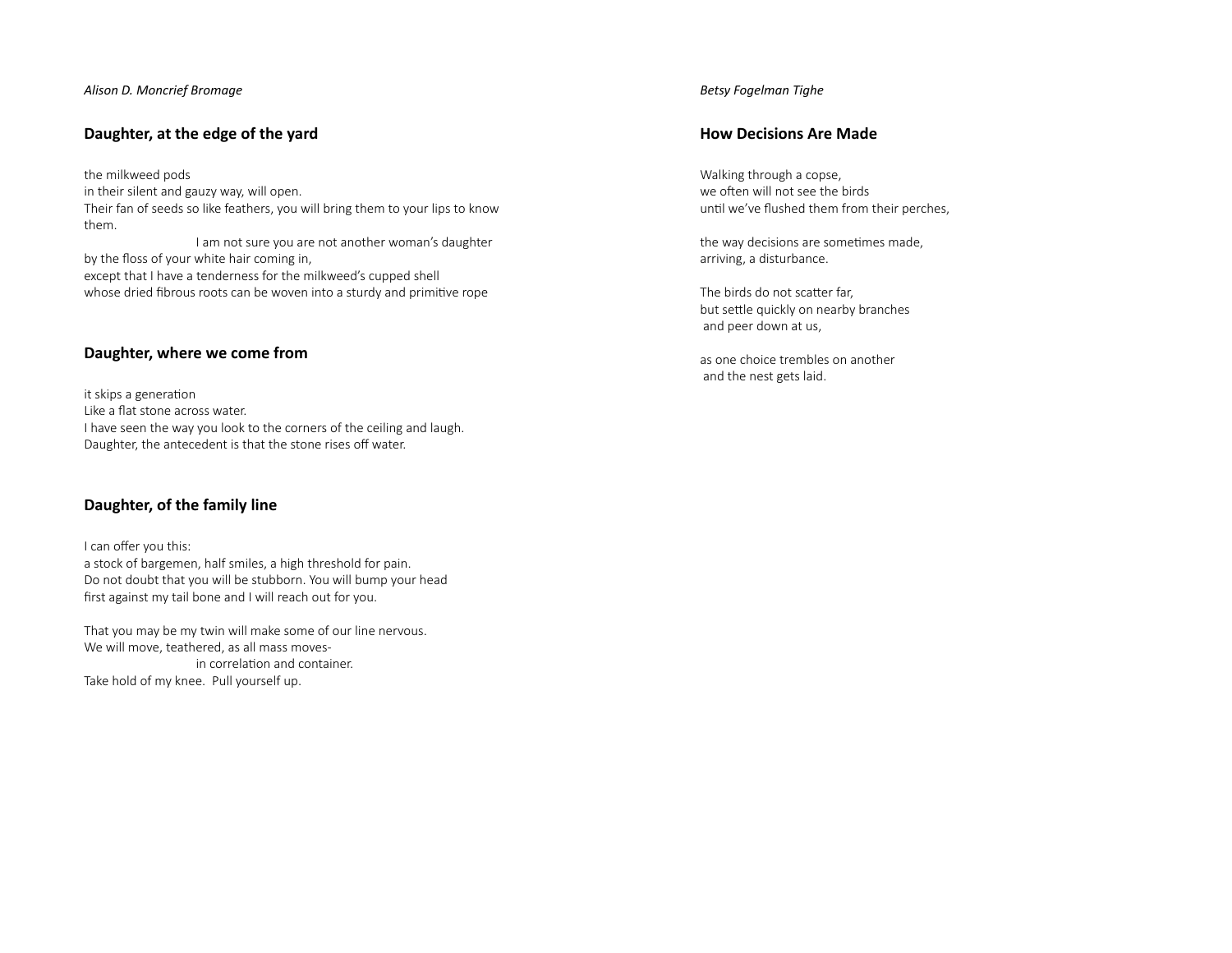#### *Betsy Fogelman Tighe*

#### **A Ō ernoon Light**

The far south foothills of the Rockiesflat black against the afternoon light, silhoue Ʃ e or stage set, substance and ephemera at once, like the love we sometimes believe we receive and sometimes give.

Curtains of rain, graphite filings leaping to magnetic earth, unreachable but present like that other lovethe priest says we must have trust in.

An arrowed lightening pierces the blue streaked sky. It is a mother calling her children home, twilight falling and her voice, as the screen door slams, penetrating.

#### *Alison D. Moncrief Bromage*

# **Daughter, the butchers**

will slaughter a flock of old laying hens and will collect from their guts, a bowl of yellow yolks, unshelled and clustered like grapes.

They will show us breastplate and heart and will carve out for you the wishbone. It acts like a spring in the sternum of the bird

expanding and snapping taught with the span of wings in flight. We will dry it on the windowsill and you will wrestle it and pitch

the bone to snap in your favor. The globes of yolk will surface each day from the bowels of our chickens, as apt as fulcrums

in their intention. Daughter, the butchers are nuns.

# **Daughter, you will sleep**

on a sheepskin in the corner of our room. That the yearling ram gave his life for you should be of no concern, hough I will barter many times again in your presence.

Lambs must present themselves nose atop hooves to leap from the womb without catching. The ewe in labor circles her pen into a nest. We come to know another through sound

or pa Ʃ erns of behavior. You will lie down in the evenings, the passage to sleep hard fought, but for the feel of fleece like the rustle of hay and the fat of the wool greasing your cheek.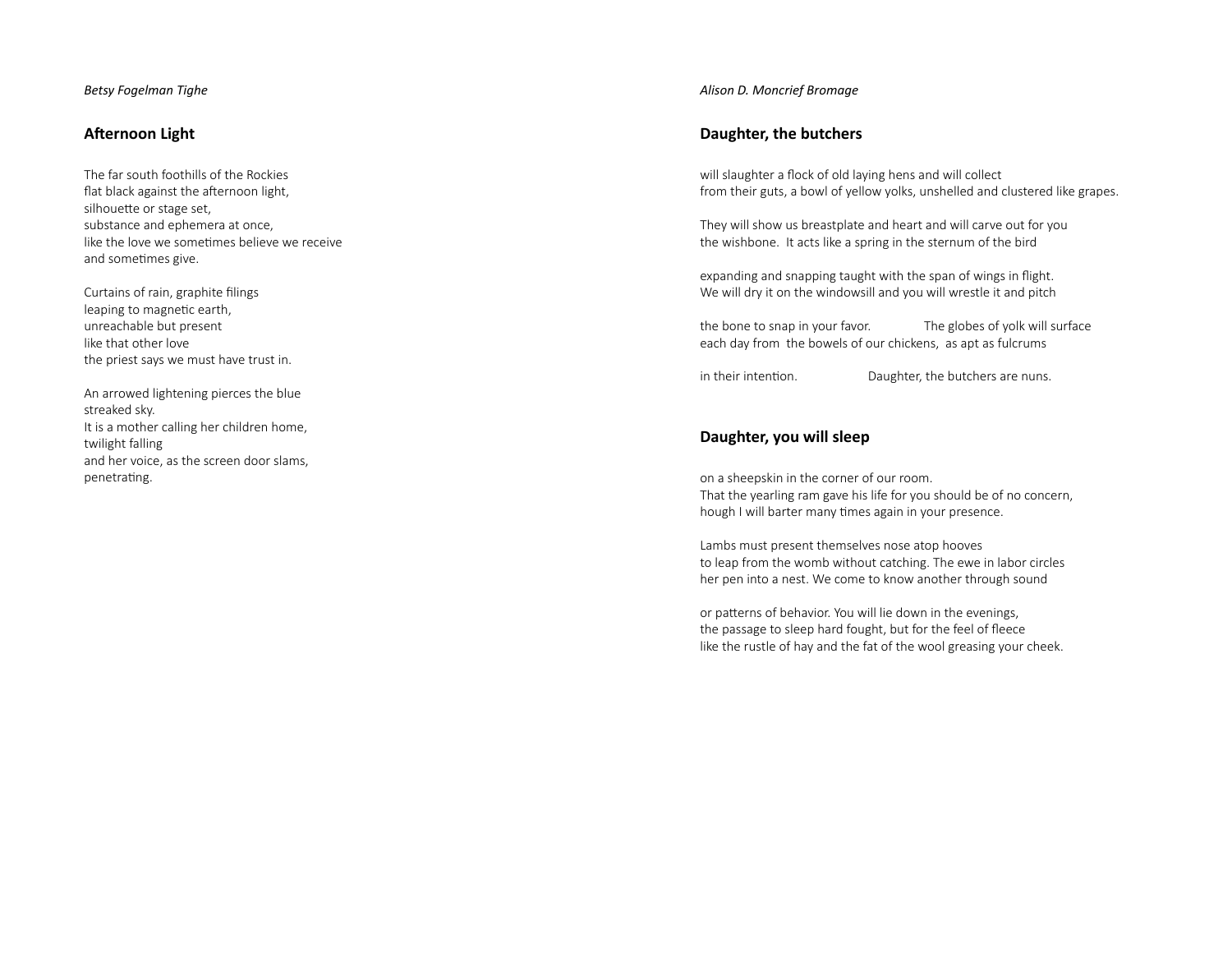*Mario Duarte*

## **An IntervenƟ on**

I am the twitching man in the blue polo and white shorts at the bus stop. A young woman sashays in on impossibly skinny legs. She shakes her fist at the sky. Then, countless, cackling crows break loose from the treetops, swooping down, lifting her away.

On the grass, I sit with my back against an ancient oak sweating in the shade. Gasoline and diesel fumes from bypassing cars and trucks foul the air. How I curse the monster clinging to the surface of my eye-a tiny, compact grain of sand refusing to budge.

The bus is late. How long can I count the fluff parachuting over the treetops? My skull is a collapsing cave of anxiety. Last night, I dreamt of your hand clasping my lower back, and I awoke to a tear sliding down my cheekbones and intervening into my mouth.

#### *Meaghan Quinn*

# **Withdrawal**

I've never heard anything louder than the prolonged ceremony of hope scraping out a short snipped straw. When I was white and waiting to cop, when I felt arms around me even after she had walked into the other room, when I lied to myself, when we're all lying to ourselves really, when I pulled up my skirt and let the whole world see me, the ceremony of doubt unshrouding before me, in whose eyes did I go unseen?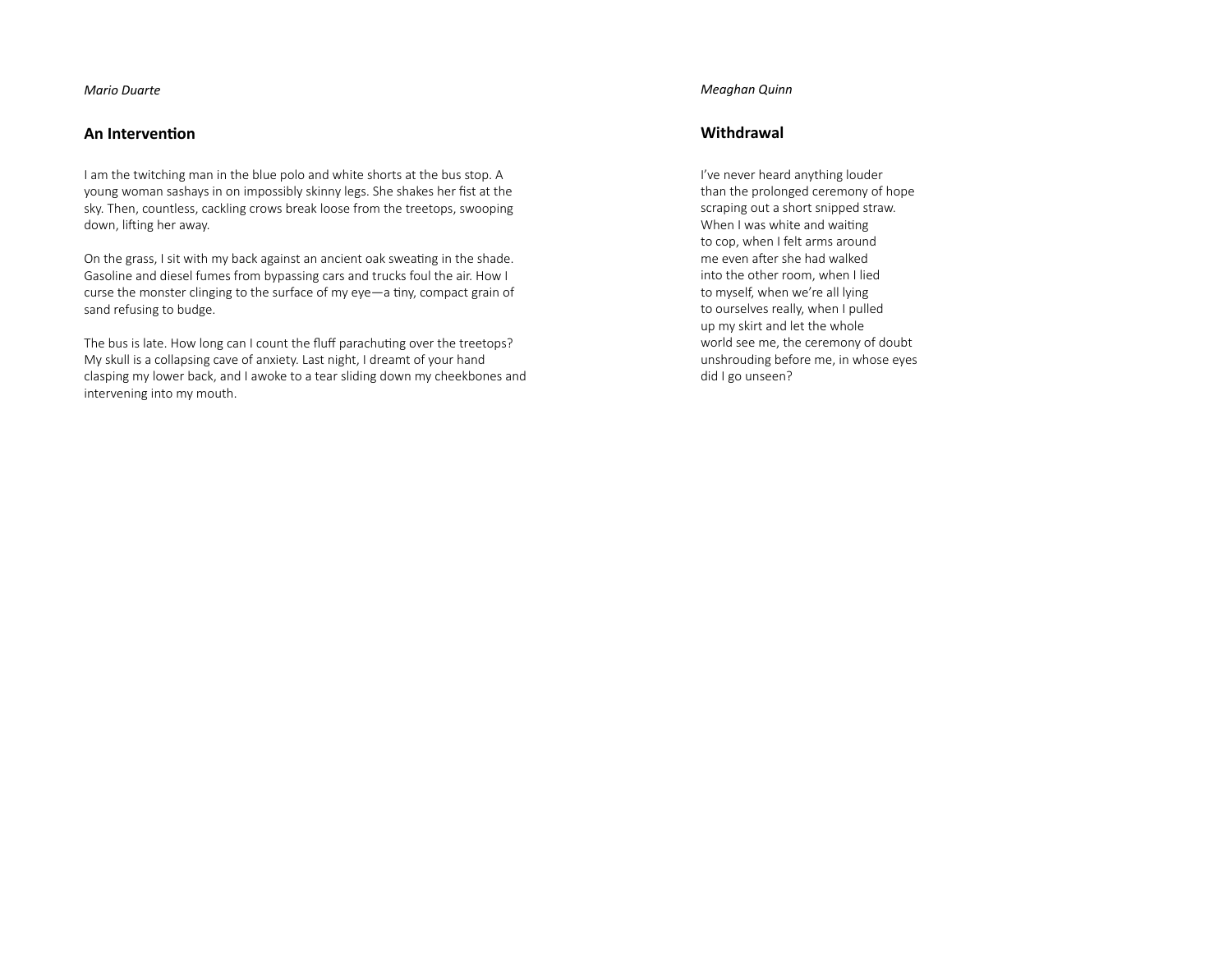### **When Youth was SƟ ll Infi nite**

I think of the best of times when we started each morning by cooking pancakes on a griddle, warm globs that popped and jittered. The butter was sweet, all unbitter. Recalled to life, we spooned and silence broke like a dam, lingered into the back rooms of Budapest, the salt lakes we swam. Your hot clammy breath on my neck pretzel-legged, barracudas darted through our knees. Your crimped hair blew like burning forsythias. Choppy waves. High tide. The sun failed like a searchlight as we undressed in an August night. Our shaking hearts fell still. Steam drummed o ff the tar, dried syrup made our lips stick. You caught the moon running from the tap with your mouth.

#### *Mario Duarte*

# **Escaping from a Straitjacket While Hanging from a Balancing Rope Suspended 150 feet Above Ground**

Our story was written in invisible ink. You have disappeared into nothing I can smell or touch or taste in any way. I am left hanging, a buzzing fly writhing in spider silk.

No longer will I wander among your valleys and mountain or scale the snowy summits of your thighs, or swim among the infinitesimal islands floating in your eyes.

Now I only dream of innumerable ashes drifting, spreading on the sheerest waves. Now I am only an upside down man—whose blood drains down drowning his head.

In the City of Literature, autumn roars. A chilling wind sways the balancing rope. My unavoidable plunge punctuates the contours of every horrible mask I have ever worn.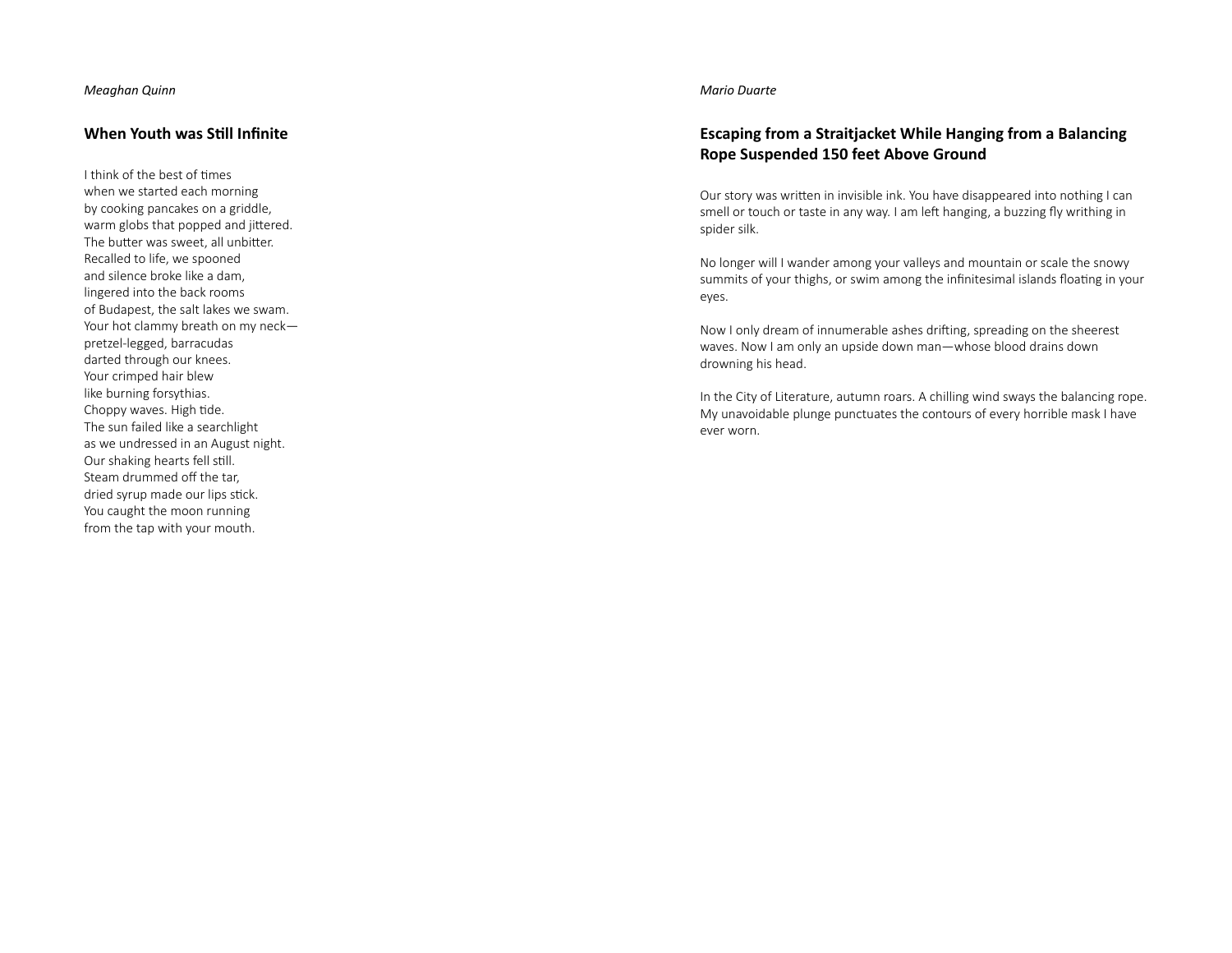# **Dolphins during a storm**

 Scarred skin against mine, a map to the world beneath. Echoes <sup>o</sup>ff an empty crab shell, stone submerged for two hundred thousand years. Huge bodies sinking, enveloped in Night, first word spoken by the hole that makes itself:

a mouth, a black mouth: I screamed,

 scrambled through surf towards shore, stumbled, sea in the nose, mouth, this black mouth, crawling on sand,

and turned to see them, rolling.

 Could I have gone with them? I didn't go. How many years thinking I am unfinished?

And then this morning:

a sudden raven in a bare cottonwood. juniper shadow across a railroad bed – how the story continues, fin and water, stone and tree, with or without us

> *Pawley's Island, North Carolina Santa Fe, New Mexico*

*Erin Pringle-Toungate*

# **The Way to My Sister's House**

Her second trailer is a right turn at the end of a long empty road, surrounded by cornfields. As she drives, the hoop of keys swings above her bare knee as she sings with the radio. She knows all the words, and there's a whistle on her keys.

# **Friday Nights**

When I sleep over, my sister covers the green shag carpet with blankets and fresh sheets. We play *Clue* and she teaches me how to guess the murderer, the weapon, the room. Then she goes to bed at the back of the trailer, and I lay watching the dark.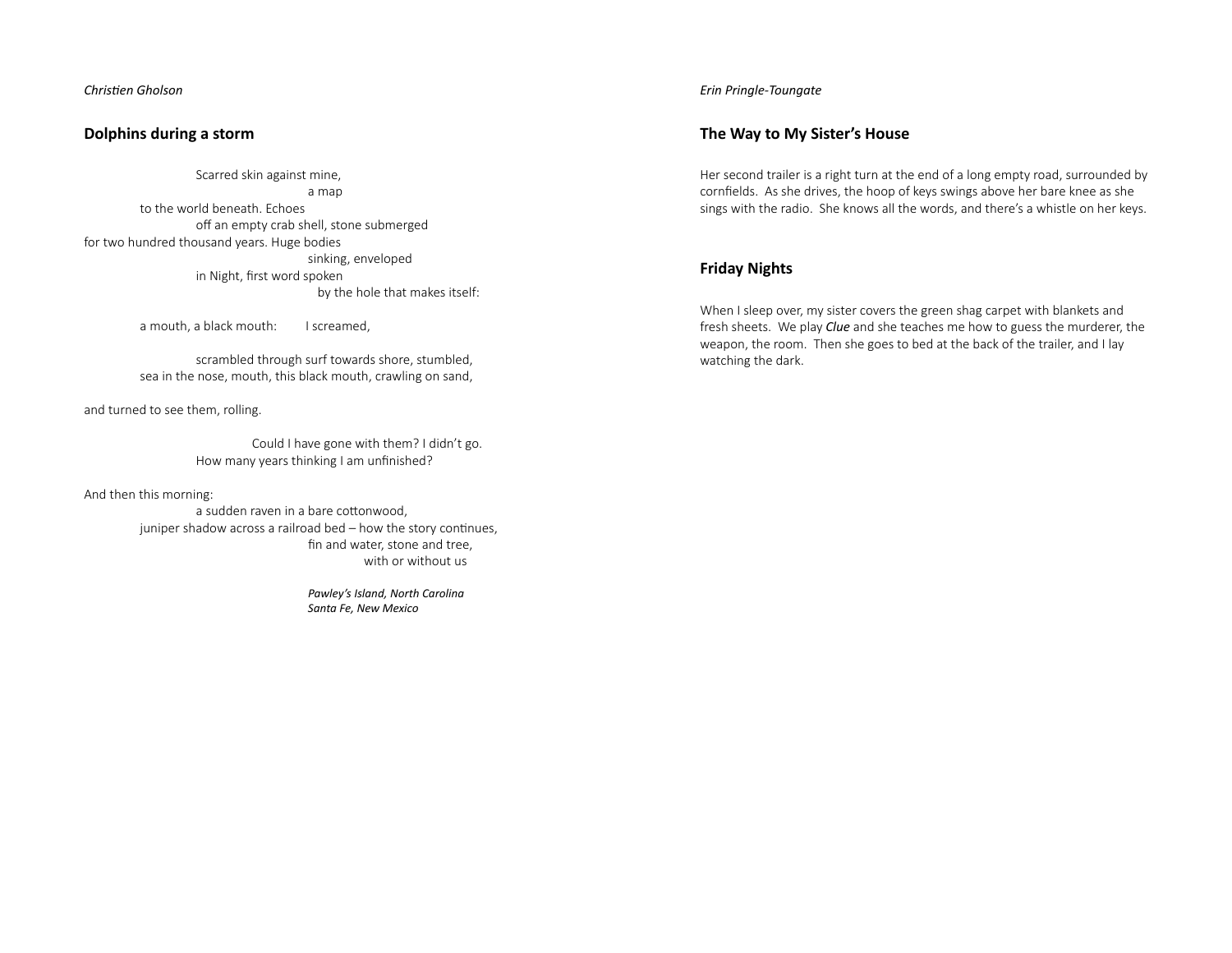#### *Erin Pringle-Toungate*

# **The Joke**

My father took my sister's braid in hand. And raised it. Until her feet lifted off the ground.

# **That Was Your Sister's Dress**

Before I was born, my parents took my sister on a cruise. Years later, I play dress-up in the dress she wore, pretending to be her. When more years pass, she tells me she was 12, the deck was dark, I was alone, and a man . . .

# **Long Before My Sister Decides to Die**

She lives in a pink trailer with a carport and a bicycle, and makes her boyfriend a birthday cake. It's called dirt cake, she says, bending to show me, smiling. It's in a terra cotta planter threaded with oreos and gummy worms, not like a grave at all.

#### *ChrisƟ en Gholson*

# **Plumbing a pipe**

in a tight crawlspace beneath this house, beneath this development; blind mole, dragging my body

through dust.

Scratch flint, torch lit, flame to flux, solder spreads around the copper seam.

And there's a snake—of course there's a snake curled in the corner, shadow inside mine.

Eye on the snake, the wood beam behind the pipe catches fire. (Seriously?)

Quick, spray it out…

Dark, dark

The snake, still out there, takes me in through its tongue: taste of smoke, shadow, dust

*San Jose, California*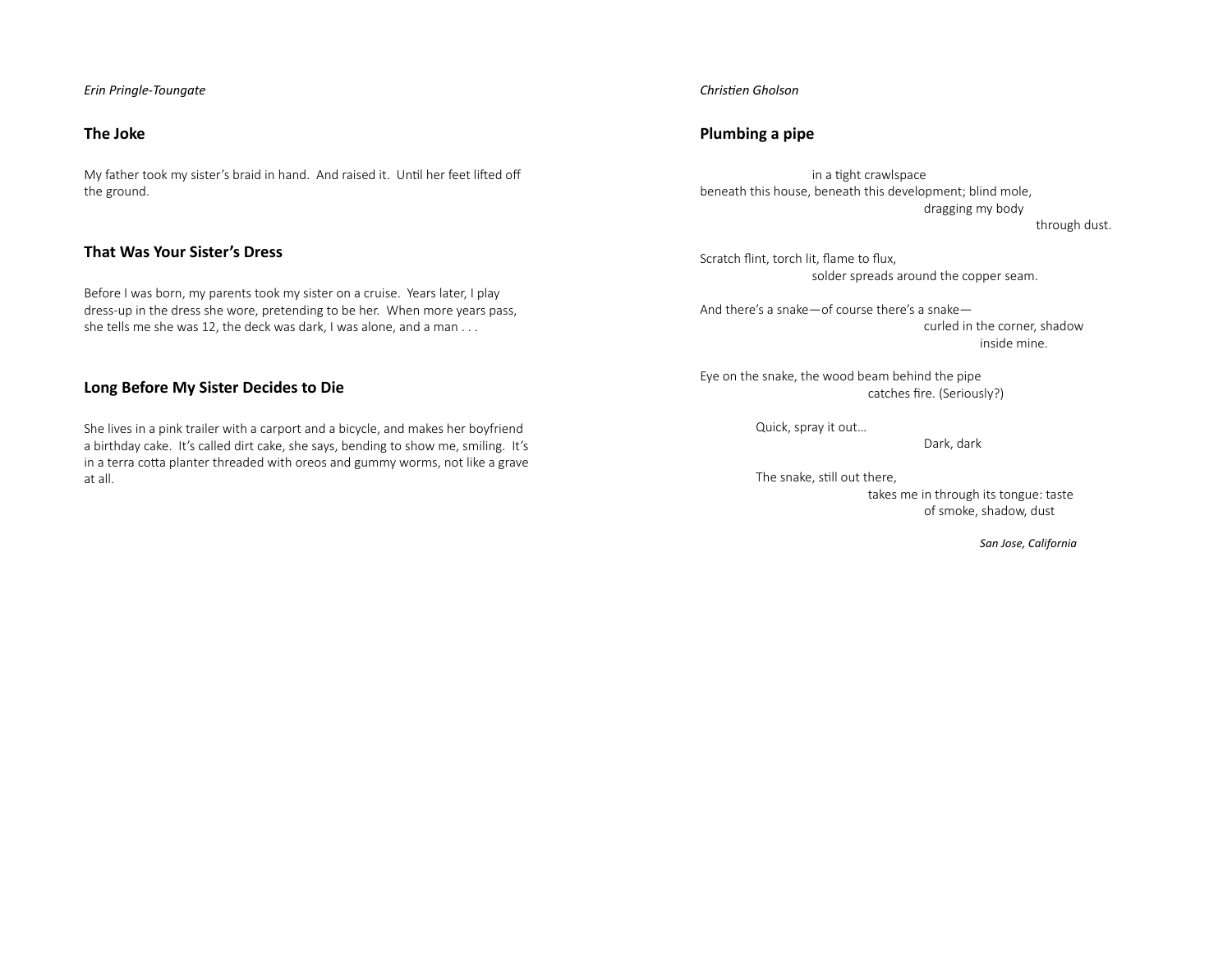#### *Mark Jackley*

# **Twenty Years after She Dies, Your Mom Invites my Daughter to Go Sledding with your Kids**

Her voice brassy as ever. The phone is black, its cord

curled the way they were. Night falls in my dream—

a snowy hill, one moment bright in time or someplace

else where laughter sometimes bursts in little flames.

#### *Rita Maria MarƟ nez*

# **When Asked,** *Why Edward?,* **Jane Eyre Responds**

It's spring in the park. We stroll in silence.

Edward's cigar cocked to the side. Both hands intact.

The pupil and iris in each eye healthy. The scar anointing furrowed

forehead, severing an eyebrow in two, is absent. Ahead,

an older couple stranded in a red surrey try pedaling up

an incline and beyond the asphalt's grassy treachery. Who knows how long

they've been huffing and puffing pitiably like upside-down turtles.

Edward approaches from behind and gives a gentle push propelling

the surrey into the afternoon light. A guardian spirit, he remains unseen,

content blowing smoky haloes, observing dragonfly flight patterns,

the unlikely elegance of hindwings broader than forewings on a mating pair

of marsh skimmers perched on a twig.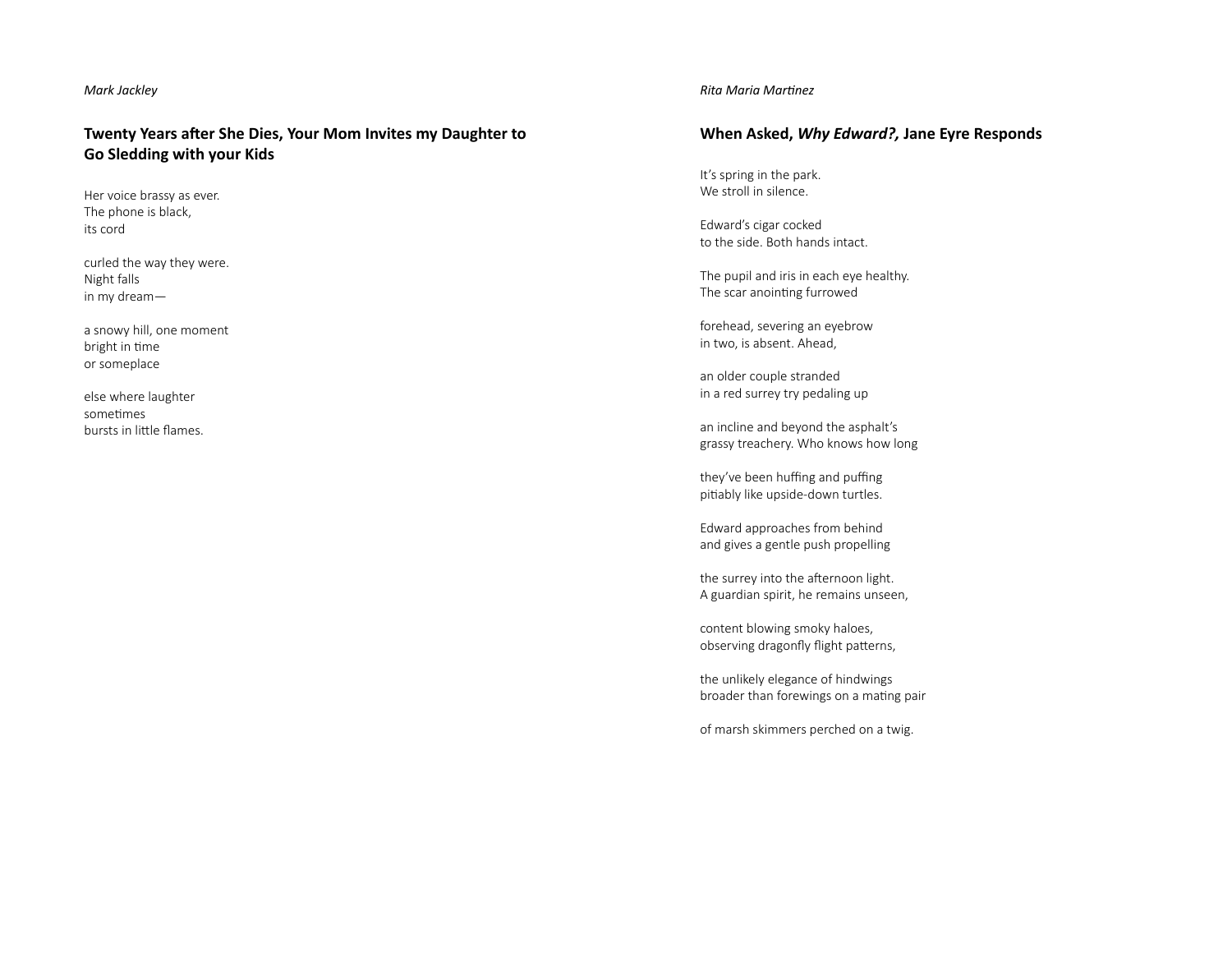*Rita Maria MarƟ nez*

# **Jane Eyre's Denial**

... [it] is truly humiliating, not to know how to get mastery over one's own thoughts, to be the slave of a regret, a memory . . . .

> Charlotte Brontë to Constantin Héger letter dated November 18, 1845

Pain caused by first love never truly subsides. Cunning and deceptive, it lurks dormant until you've made peace with the alternate life you could've led, fully loaded with hubby, home, the 2.5 children *he* named (Isabel, Iris, Inés) though you weren't even sure you wanted kids then. Just when you've mastered eating with chopsticks, are able to rise from bed, have rediscovered flossing, are singing and humming to the Beach Boys on the car radio—heck, maybe you're wearing an engagement ring, are buying *His* and *Hers* monogrammed towels, just then, you run into the old bastard and the unchristian desire to claw his eyes returns natural as breathing.

#### *Mark Jackley*

# **Where Did our Love Go?**

Diana Ross, I know.

It slipped out of that house she rented up on Chicken Mountain, padded in bare feet to the moonlit gap between the porch and barn and stopped to wiggle toes in clover, and maybe for the first time, breathed.